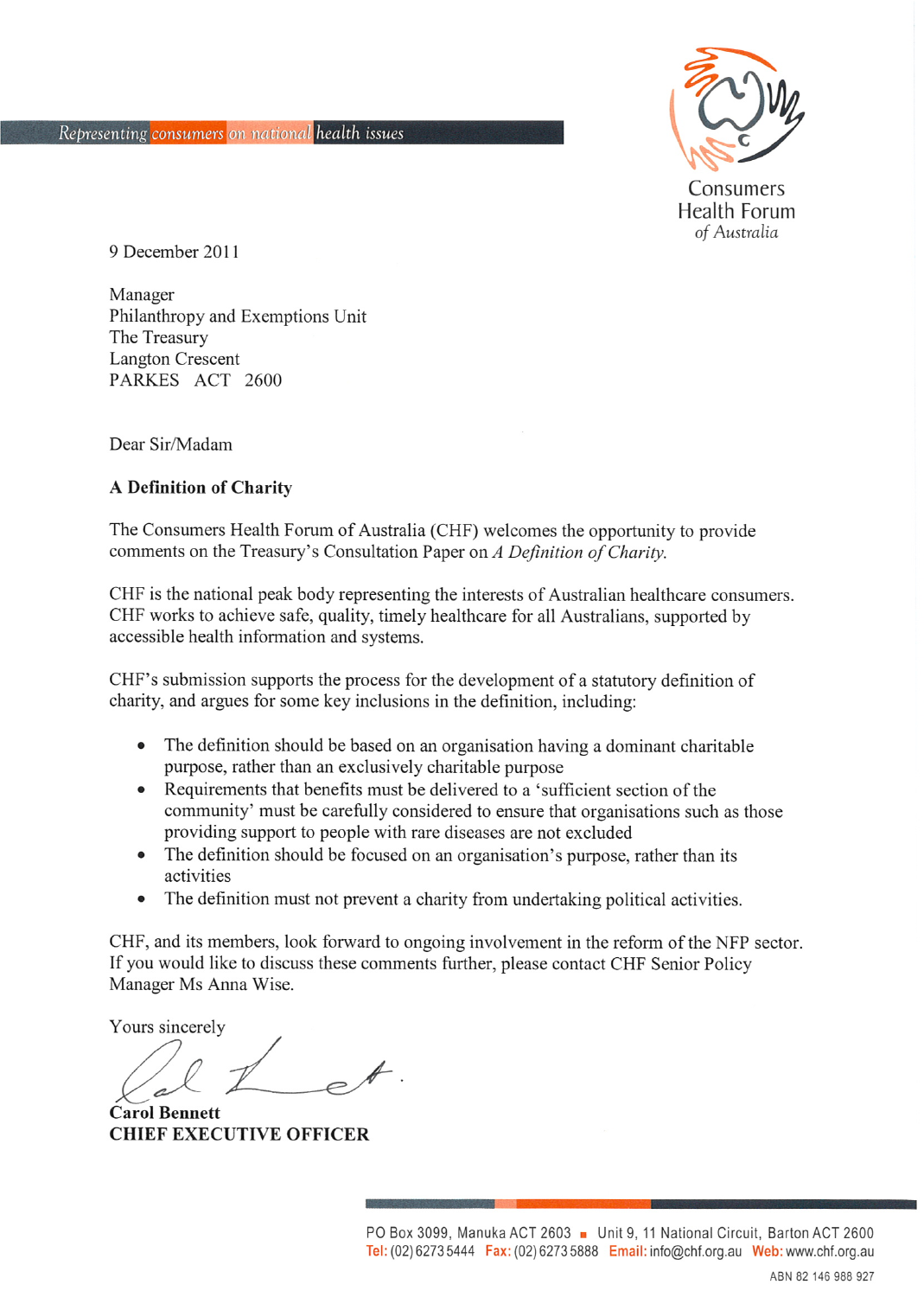

# **Submission to the Treasury on** *A Definition of Charity*

**December 2011**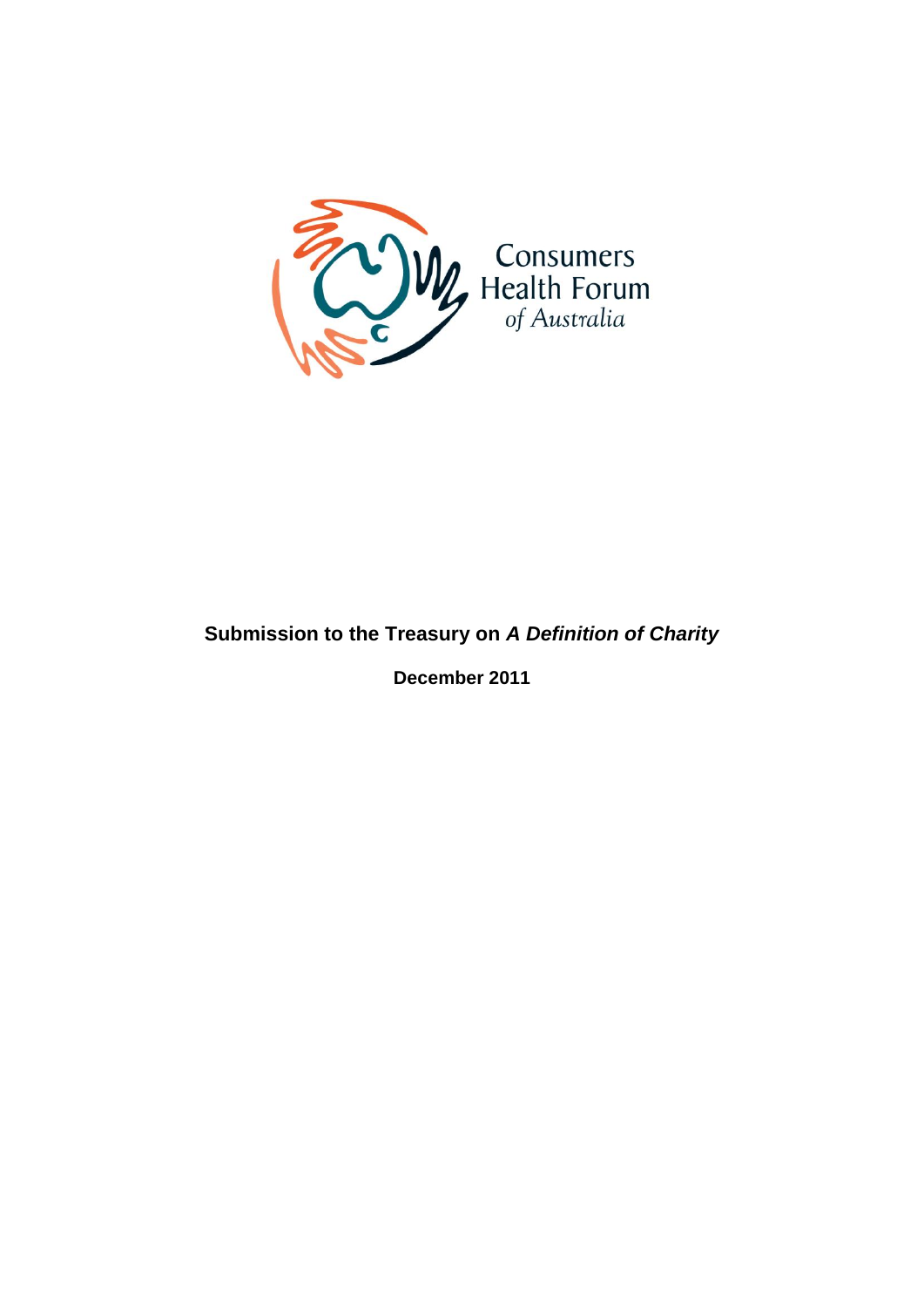## **Submission to the Treasury on a Definition of Charity**

## **December 2011**

## **Introduction**

The Consumers Health Forum of Australia (CHF) welcomes the opportunity to provide comments on the Treasury's Consultation Paper on *A Definition of Charity*.

CHF is the national peak body representing the interests of Australian healthcare consumers. CHF works to achieve safe, quality, timely healthcare for all Australians, supported by accessible health information and systems.

CHF is a not-for-profit (NFP) organisation, as are many of our members, and we therefore have a strong interest in NFP sector reform. CHF has previously provided input to the Productivity Commission's Draft *Research Report on the Contribution of the Not-for-Profit Sector* in December 2009, and to the Treasury's *Scoping Study for a National Not-for-Profit Regulator* in February 2011 and *Consultation Paper on Not-for-Profit Tax Concessions* in July 2011*.* CHF is also a signatory to the National Compact between the Australian Government and the NFP sector.

Many CHF members are also registered charities.

CHF has reviewed the submission of the Community Council for Australia (CCA), of which CHF is a member, in response to the Consultation Paper, and supports its recommendations. Some further comments are provided below in response to selected questions from the Consultation Paper.

#### *Are there any issues with amending the 2003 definition to replace the 'dominant purpose' requirement with the requirement that a charity have an exclusively charitable purpose?*

CHF does not support amending the definition to require that a charity has an exclusively charitable purpose. A charity's core aims and objectives may be charitable, but they may support that charitable purpose with activities that could not, in themselves, be viewed as charitable. If an exclusive purpose test is applied, the activities of a charitable organisation in support of their dominant purpose could render them ineligible for charitable status. A dominant purpose test will provide greater flexibility and better reflect the operations of many charities in undertaking activities that support their primary charitable purpose.

CHF therefore supports the inclusion of a 'dominant purpose' that is charitable in the definition of charity, consistent with the definition of 'dominant purpose' in the Charities Bill 2003: that an organisation has a dominant purpose that is charitable if it has one or more purposes that are charitable and any other purposes it has further or are in aid of, and are ancillary or incidental to, its charitable purposes.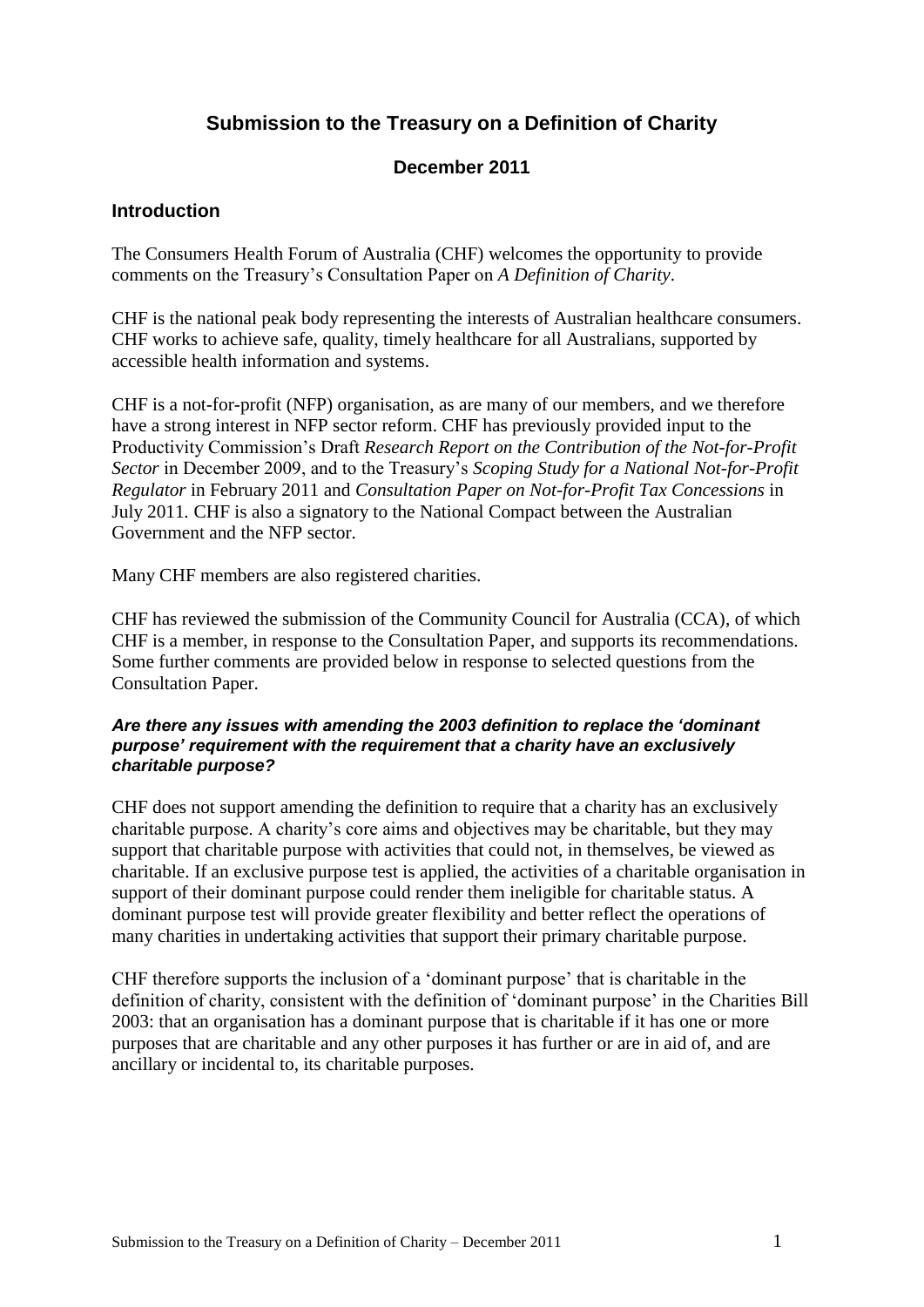#### *Does the decision by the New South Wales Administrative Tribunal provide sufficient clarification on the circumstances when a peak body can be a charity or is further clarification required?*

The New South Wales Administrative Tribunal decision, that an organisation which enhances the long term viability of charitable organisations by providing educational, mentoring and support services is itself a charitable organisation, indicated that a peak body need not deal directly with members of the public but that the degree of integration and commonality of purpose with its members determines its charitable status.

CHF considers that this decision provides sufficient clarification, but that consideration will need to be given to how a peak body's 'degree of integration and commonality of purpose' with its members will be assessed.

## *Are there any changes required to the Charities Bill 2003 to clarify the meaning of 'public' or 'sufficient section of the general community'?*

CHF is concerned that the definition of 'sufficient section of the general community' in the Charities Bill 2003 states that a purpose is not directed to the benefit of a 'sufficient section' if the people to whose benefit it is directed are 'numerically negligible'.

This is of particular concern to CHF because excluding organisations which direct their services to a group that is 'numerically negligible' risks excluding organisations which, for example, support people with rare diseases. Rare diseases are defined as those that affect less than one in 2000 people, but for many of these diseases the numbers are much smaller. Support groups exist in Australia for specific rare diseases with very low numbers, and some of these organisations have charitable status. These groups arguably have a charitable purpose, whether they support 1000 people, 100, or fewer than 10.

CHF would therefore support the changes recommended by the Board of Taxation in its review of the Charities Bill 2003 to clarify the meaning of 'sufficient section of the general community', with a definition of 'sufficient section' as one which is not 'numerically negligible' compared with the size of that part of the community to whom the purpose would be relevant.

#### *Could the term 'for the public benefit' be further clarified, for example, by including additional principles outlined in ruling TR 2011/D2 or as contained in the Scottish, Ireland and Northern Ireland definitions or in the guidance material of the Charities Commission of England and Wales? Would the approach taken by England and Wales of relying on the common law and providing guidance on the meaning of public benefit be preferable on the grounds it provides greater flexibility?*

CHF considers that there would be benefit in including a statutory definition of 'for the public benefit' in the legislation, to ensure there is clarity around what constitutes a public benefit. If the decision is made to rely on the common law and provide guidance on the meaning of public benefit, this guidance must be free from ambiguity. However, in either case, the definition or guidelines should be sufficiently flexible to capture the full spectrum of charitable activities. It must also incorporate indirect benefits, where the benefit extends beyond the immediate beneficiaries, as well as direct benefits.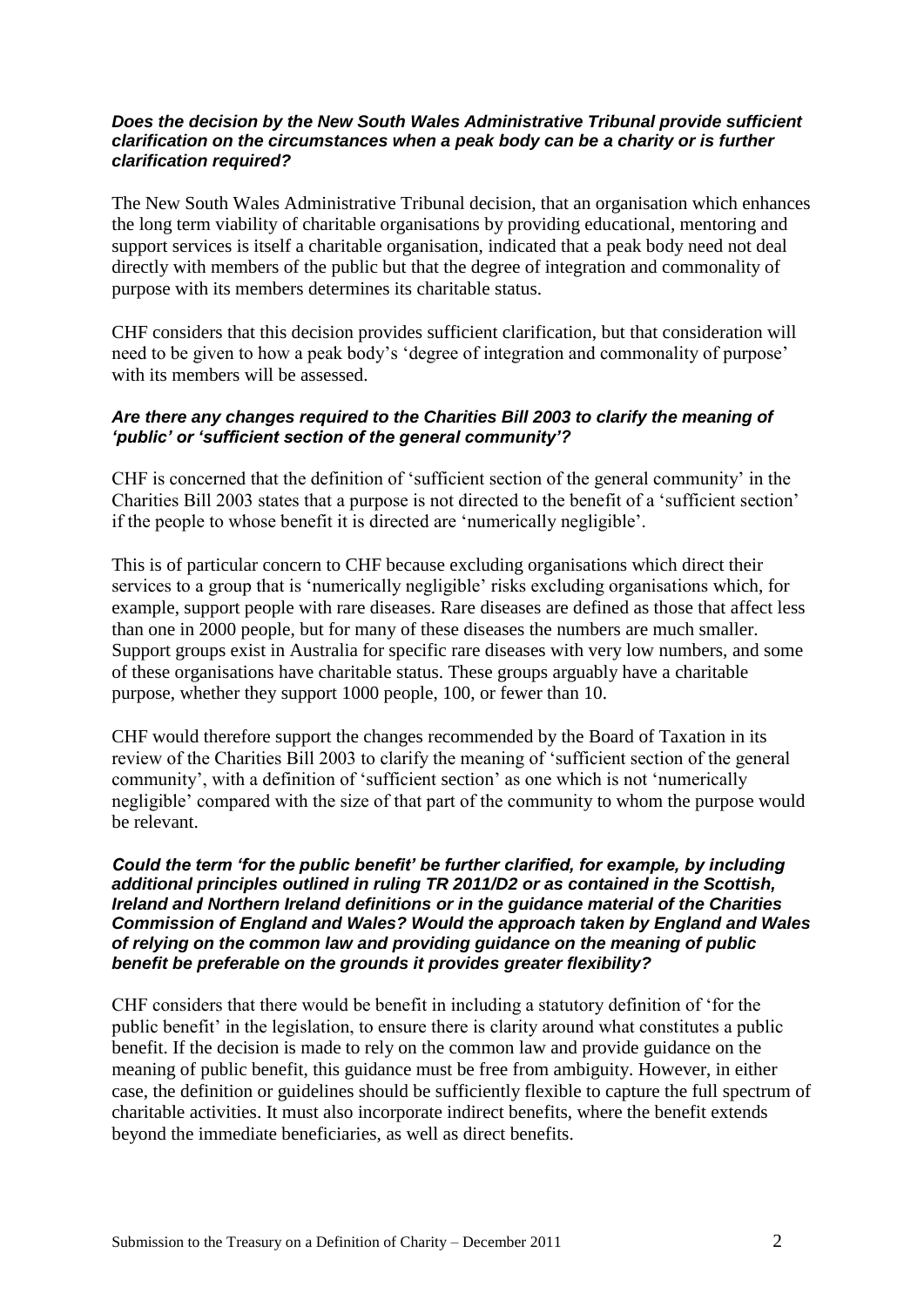#### *What are the issues with requiring an existing charity or an entity seeking approval as a charity to demonstrate they are for the public benefit?*

CHF supports the position outlined in the CCA submission, that most charities have a track record in meeting the public benefit so there is no need for undue or burdensome compliance to satisfy the regulator, but that they should report on the public benefit going forward. This appears to be the intention as outlined in the Consultation Paper, which states:

*It is proposed that existing charities will not need to reapply for registration by the ACNC [Australian Charities and Not-for-profits Commission] but continue to selfassess eligibility against the statutory definition from the commencement date. Charities in existence at the commencement date will retain their registration as a charity but registration will be reviewed by the ACNC over time*.

It is difficult, however, to comment at this stage on potential issues for entities seeking charitable status for the first time, as it is not clear from the Consultation Paper how this will be tested. According to the Consultation Paper,

*The ACNC will determine what is needed to demonstrate whether an entity is operating for the public benefit. It would be expected that little will be required where the public benefit is self-evident and additional work will only be required where the ACNC has raised doubts about an entity's application or review.*

CHF does not foresee major issues for entities seeking charitable status, but would urge the ACNC to ensure that the public benefit test does not involve undue compliance costs. Guidance should also be provided to organisations seeking charitable status to ensure that the process is clear. Additional consultation with the sector by the ACNC may be required before processes for assessing the public benefit are finalised.

#### *Are there any issues with the requirement that the activities of a charity be in furtherance or in aid of its charitable purpose? Should the role of activities in determining an entity's status as a charity be further clarified in the definition?*

CHF supports the position outlined in the CCA submission, that the main focus of a statutory definition of charity should be on the purpose of an organisation, rather than its activities. This is consistent with Taxation Ruling 2011/4, which states, '*Where the constituent documents of an institution indicate it has been established solely for a charitable purpose, it can be charitable even if its activities are not intrinsically charitable*'. This can include activities that are profit generating: '*A charitable institution that endeavours to make a profit from its activities can still be charitable if its profit making goal is only in aid of its charitable purpose*'*.*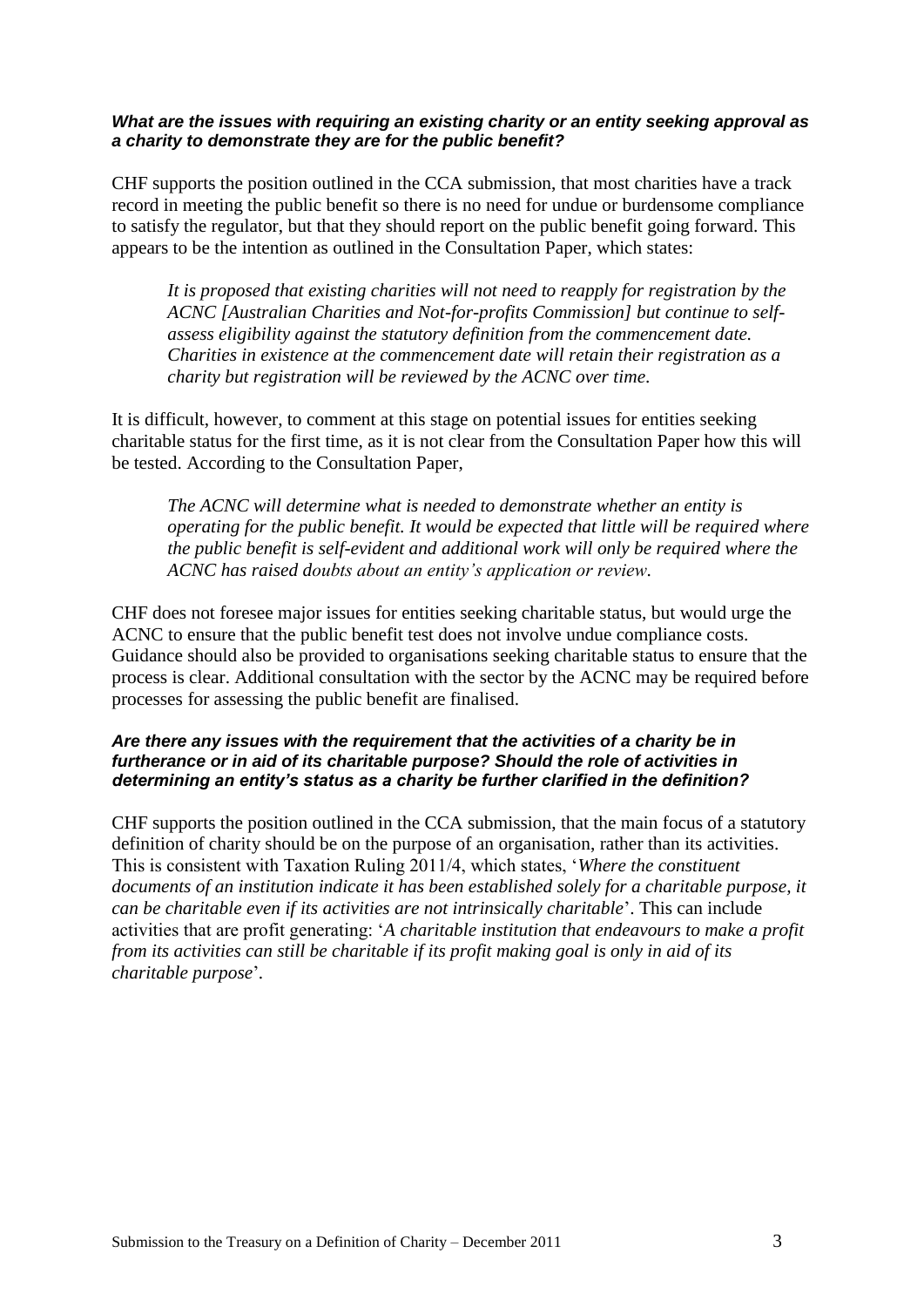#### *Are there any issues with the suggested changes to the Charities Bill 2003 as outlined above to allow charities to engage in political activities? Are there any issues with prohibiting charities from advocating for a political party, or supporting or opposing a candidate for political office?*

CHF supports the proposed changes to the Charities Bill 2003, as outlined in the Consultation Paper, that would allow charities to engage in political activities that attempt to change the law or government policies. These are important changes that will allow charities to advocate for changes to public policy and legislation that are in the interests of marginalised groups or causes.

CHF is not opposed to prohibiting charities from advocating for a political party or supporting or opposing a candidate for political office. However, we argue that a distinction must be observed between these activities and activities that might involve supporting or endorsing the policy platform of a particular party or candidate where that policy platform is in the interests of a charity's constituents. Likewise, charities must have the freedom to be able to criticise policy platforms that are not in the interests of their constituents.

#### *Is the list of charitable purposes in the Charities Bill 2003 and the Extension of Charitable Purpose Act 2004 an appropriate list of charitable purposes? If not, what other charitable purposes have strong public recognition as charitable which would improve clarity if listed?*

On the whole, CHF supports the list of charitable purposes as outlined in the Charities Bill 2003 and the *Extension of Charitable Purposes Act 2004*. We particularly welcome the inclusion of 'the advancement of health' in this list. We also strongly support the inclusion of a category of charitable status that includes '*any other purpose that is beneficial to the community*', as this increases the flexibility of the definition.

CHF notes that the Consultation Paper identifies the need to clarify whether the definition of 'advancement' should be clarified to reflect that the current law includes 'prevention'. CHF argues that this would be an important inclusion, particularly in relation to health. We note that the definition used in England and Wales contains clarification that *''the advancement of health' includes the prevention or relief of sickness, disease or human suffering'*. Similar definitions appear in the Scotland and Northern Ireland legislation. CHF considers that clarification of this kind would be an appropriate inclusion in the Australian definition of charity.

CHF notes that sporting, recreational or social purposes are excluded from the listing of charitable purposes in the Consultation Paper. CHF considers that these purposes may, in some circumstances, be charitable, and deliver public benefit through the advancement of health and social inclusion. CHF argues that consideration should be given to the inclusion of these purposes in the list of charitable purposes in the definition of charity, or to recognition that they could be viewed as falling under '*any other purpose that is beneficial to the community*'. Further consideration of the inclusion of these purposes in the definition is required.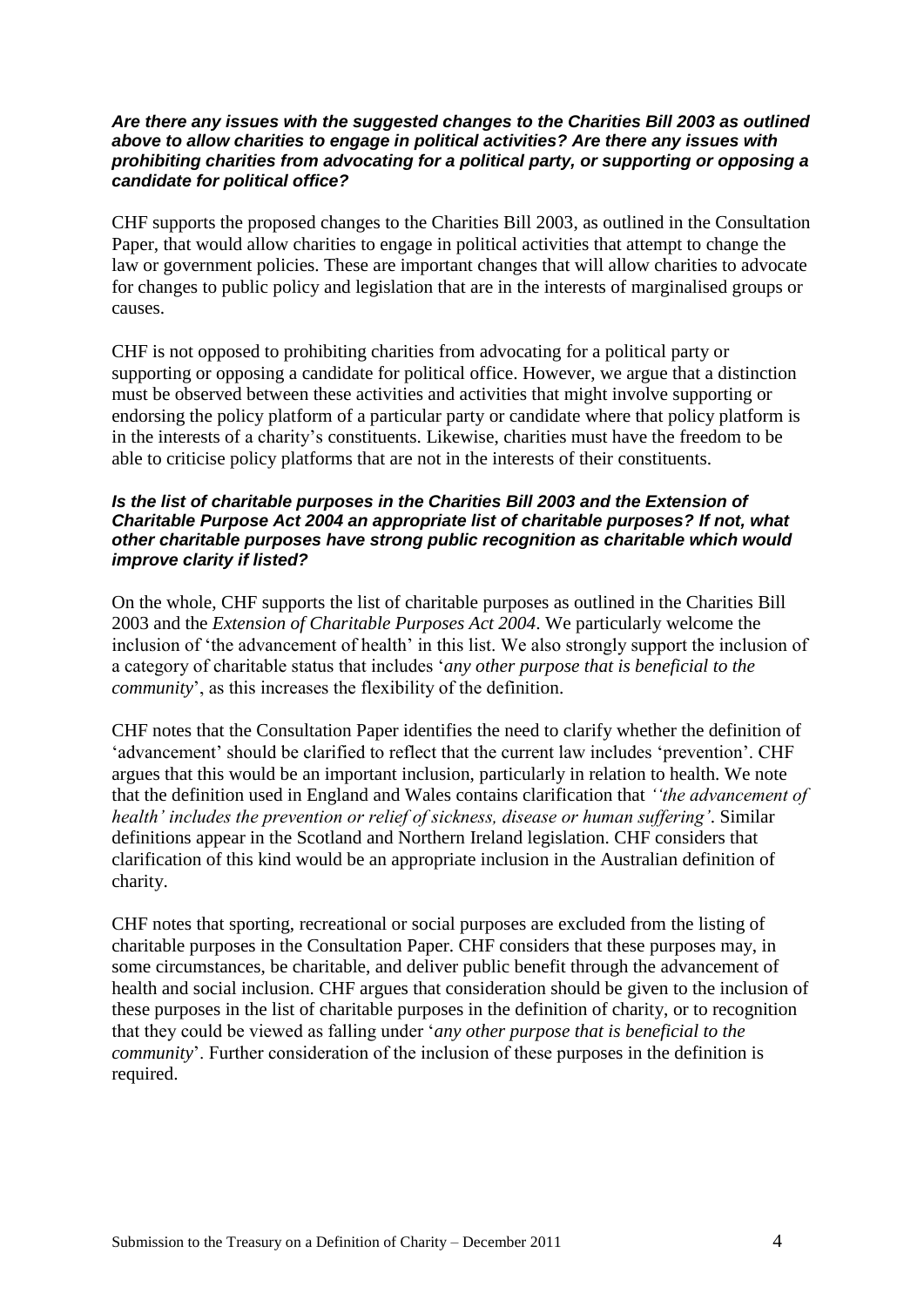## *Are there any other transitional issues with enacting a statutory definition of charity?*

CHF supports the CCA's arguments recommendations in relation to transition arrangements:

- That the ACNC have greater independence to regulate the sector, including assessing eligibility for tax concessions
- That there is Commonwealth leadership and commitment to introduce the statutory definition across jurisdictions to reduce compliance costs to the sector and governments
- That compliance costs and burden be minimised wherever possible in introducing a statutory definition of charity, and that only those not-for-profits who seek charitable status are required to report to the regulator
- That a reasonable transition period exists for charities to report on their status that is commensurate with charities' capacity
- That an education campaign for the sector is developed to accompany the establishment of a statutory definition of charity.

## **Conclusion**

CHF welcomes the opportunity to provide comments on the Treasury's Consultation Paper on *A Definition of Charity*, particularly in the context of ongoing reform of the not-for-profit sector.

Our submission supports the process for the development of a statutory definition of charity, and argues for some key inclusions in the definition, including:

- The definition should be based on an organisation having a dominant charitable purpose, rather than an exclusively charitable purpose
- Requirements that benefits must be delivered to a 'sufficient section of the community' must be carefully considered to ensure that organisations such as those providing support to people with rare diseases are not excluded
- The definition should be focused on an organisation's purpose, rather than its activities
- The definition must not prevent a charity from undertaking political activities.

The development of a statutory definition of charity has the potential to provide greater clarity, increase harmonisation between jurisdictions and build community confidence in the charitable sector. Ideally this will occur without an increased administrative burden on charitable organisations.

CHF and its members look forward to ongoing involvement in the development of a definition of charity, and the reform of the not-for-profit sector more broadly.